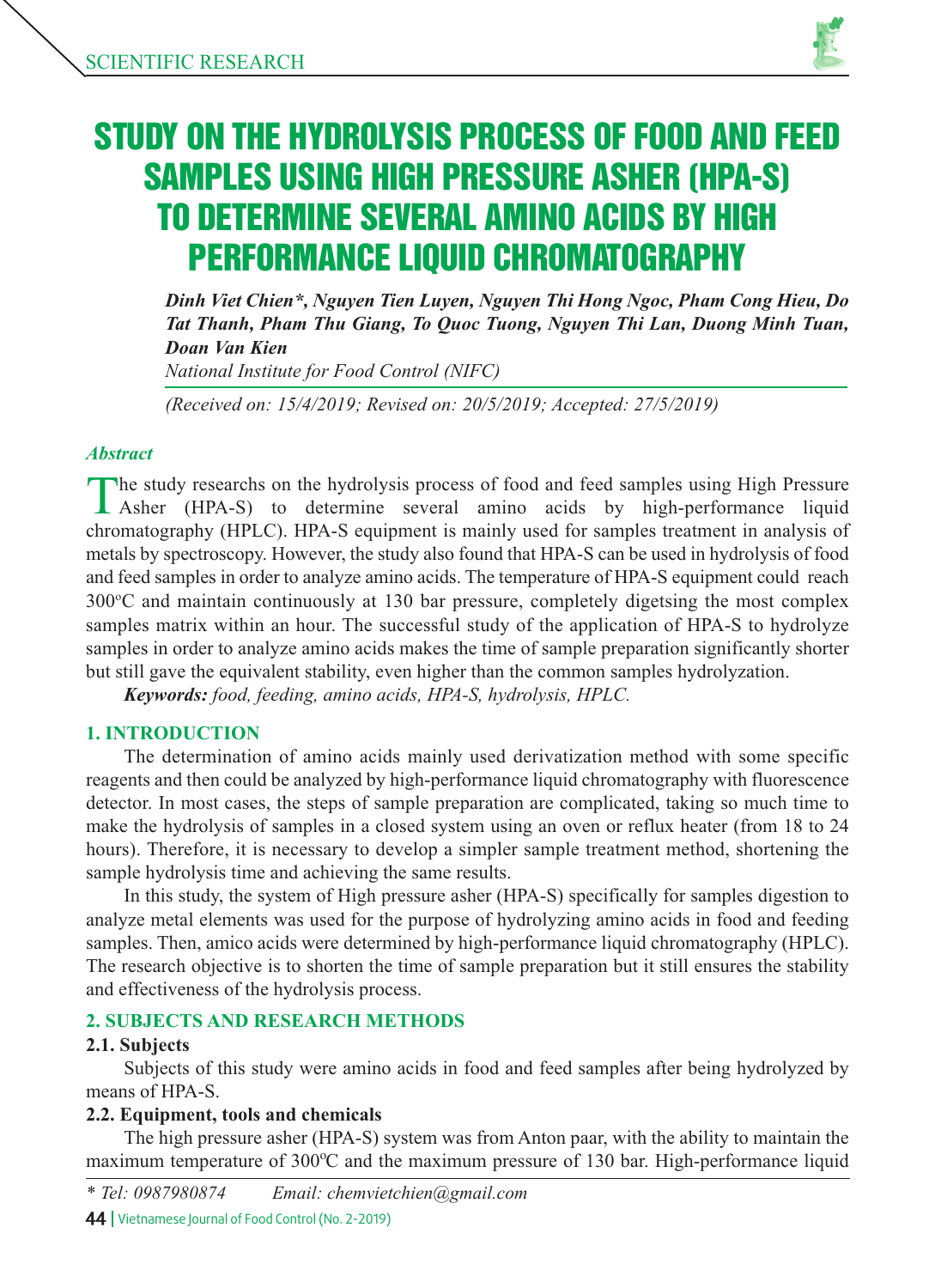chromatography system with fluorescent detector, and specific column for simultaneous analysis of 17 amino acids, C18 column normally for analysis of some essential amino acids was used in this study.

Pure chemicals meet the requirements for analysis, including was: HCl 37%, NaOH, and  $Na<sub>2</sub>B<sub>4</sub>O<sub>7</sub>$ .10H<sub>2</sub>O from Merck. Standard solutions of amino acids and single standards of amino acids: Lysine (Lys), Arginine (Arg), Threonine (Thr), Glutamic acid (Glu) were from Sigma. The ACCQ amino acid derivative kit was from Waters. Other chemicals used for analysis such as Ammonium acetate, Methanol from Merck, O-phthaldialhehyd (OPA) and 2-mercaptoethanol (2-MCE) from Sigma. Distilled water was used. Nitrogen has reached the level of 99.999% purity.

In addition, other laboratory instruments such as centrifuge tubes, volumetric flasks, filter paper, indicator paper and other common tools were used.

#### **3. RESULTS AND DISCUSSION**

#### **3.1. Survey conditions for analyzing four essential amino acids (Lys, Arg, Thr, Glu)**

To facilitate the evaluation of sample hydrolysis, due to the structure and similar chemical properties of amino acids, four essential amino acids including lysine, arginine, threonine, and glutamic acid were selected. Conditions for the separation and analysis of four amino acids simultaneously with C18 column using pre-column derivative with OPA reagents were surveyed with parameters that greatly affect the resolution, intensity and stability of analyte signal such as gradient mobile phase program and derivation time. The specific chromatographic conditions are described:

- C18 column (150 mm x 4.6 mm x 3.5  $\mu$ m);

- Mobile phase: A:  $CH_3COONH_4$  20 mM; B: Methanol, according to an appropriate gradient program to completely separate four amino acids.

- Flow rate: 0.5 mL/min
- Flourescence detector:  $\lambda_{ex}$ : 340 nm;  $\lambda_{em}$ : 455 nm
- Injection: 20  $\mu$ L
- Column temperature: 400°C
- Derivation time: 60s

The chromatogram of four amino acid mixtures is shown in Figure 1.



#### *Figure 1. Chromatogram of four amino acid mixtures*

The peak of four amino acids were separated well. The retention time was 20 minutes which suitable to investigate the hydrolysis of samples on HPA-S equipment.

## **3.2. Survey of hydrolysis conditions with HPA-S**

#### *3.2.1 Survey of sample hydrolysis temperature program*

Temperature is the most important factor determining the efficiency of hydrolysis. To select the appropriate sample hydrolysis temperature, it is necessary to survey of representative food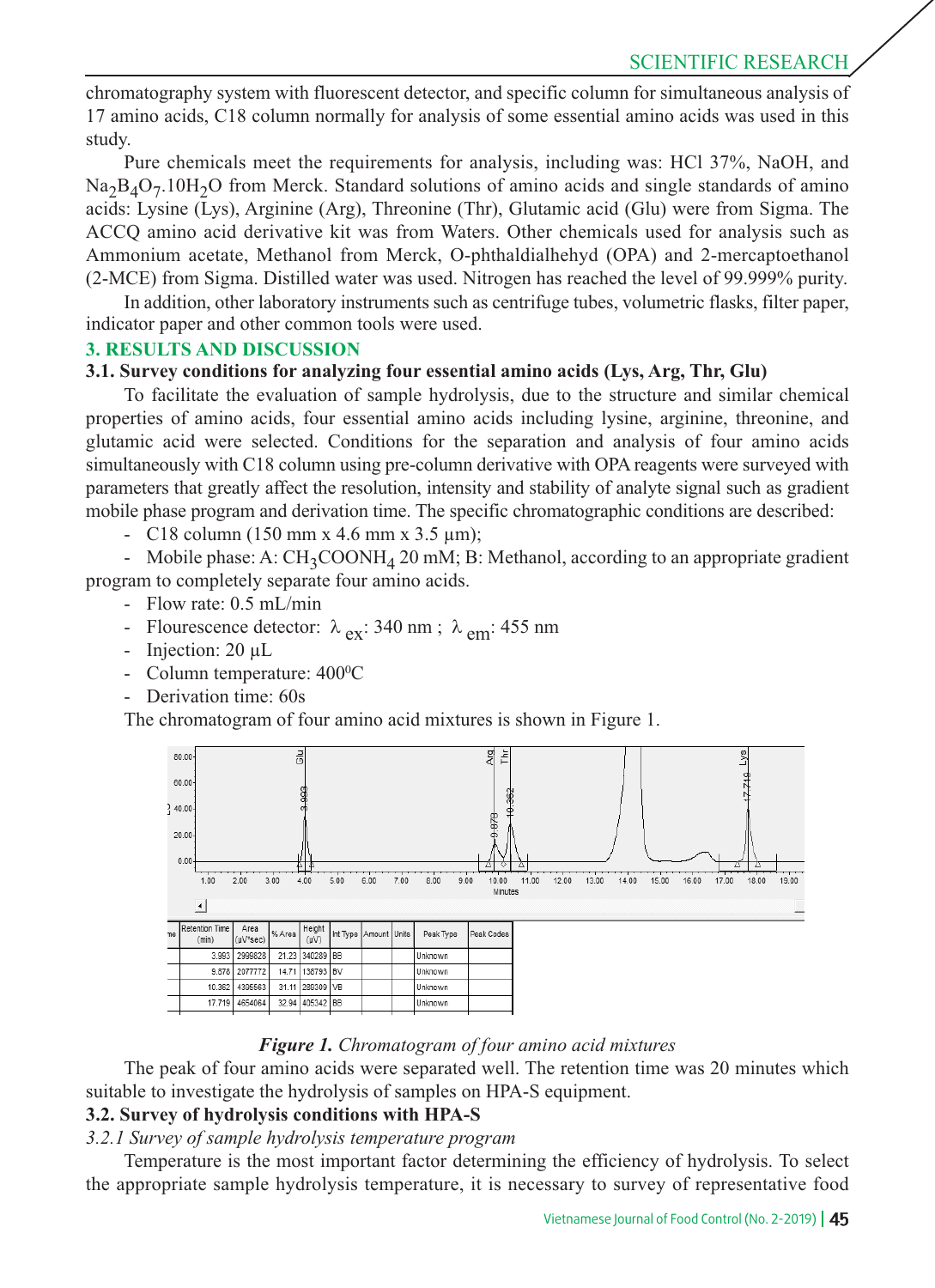

samples (powder milk) and animal feed (TACN - premix form), according to different temperature programs with sample weight (0.5g), the volume of HCl 6N acid (5mL), and hydrolysis time is 45 minutes. The hydrolysis programs are summarized in Table 1.

| <b>Steps</b> | Temperature                                    |                          |                          |                          |  |  |  |  |
|--------------|------------------------------------------------|--------------------------|--------------------------|--------------------------|--|--|--|--|
|              | Program 1                                      | Program 2                | Program 3                | Program 4                |  |  |  |  |
| Step 1       | $80^{\circ}$ C - 5 min                         | $80^{\circ}$ C - 5 min   |                          | $80^{\circ}$ C - 5 min   |  |  |  |  |
| Step 2       | $120^{\circ}$ C - 10 min                       | $120^{\circ}$ C - 10 min | $120^{\circ}$ C - 10 min | $120^{\circ}$ C - 10 min |  |  |  |  |
| Step 3       | $160^{\circ}$ C - 10 min                       | $160^{\circ}$ C - 10 min | $160^{\circ}$ C - 10 min | $160^{\circ}$ C - 10 min |  |  |  |  |
| Step 4       | $200^{\circ}$ C – 20 min                       | $240^{\circ}$ C - 20 min | $270^{\circ}$ C - 20 min | $300^{\circ}$ C - 20 min |  |  |  |  |
| Step 5       | Cool to temperature of at least $40^{\circ}$ C |                          |                          |                          |  |  |  |  |

|  |  |  | Table 1. Program of hydrolysis temperature of amino acid samples |  |  |
|--|--|--|------------------------------------------------------------------|--|--|
|--|--|--|------------------------------------------------------------------|--|--|

Results of the analysis of 4 essential amino acids with different hydrolysis temperature programs are presented in Figures 2 and 3.



*Figure 2. Results of hydrolysis survey of powder milk samples* 



# *Figure 3. Results of hydrolysis survey of of feed samples*

The hydrolysis process underwent various heating steps to react slowly. Accordingly, in program 2 corresponding to maximum temperature of  $240^{\circ}$ C, amino acid content in the samples reached the highest and most stable values. However, there has not been so much change when increasing the temperature in the range of 200 to 300 $^{\circ}$ C (the reduction of content at less 20% with Arg). Therefore, the maximum hydrolysis temperature was selected at 240°C and remains fixed for the next survey steps.

# *3.2.2 Survey of sample hydrolysis time*

46 | Vietnamese Journal of Food Control (No. 2-2019) The time of sample hydrolysis was investigated after the maximum sample hydrolysis temperature of 240°C was selected. Hydrolysis needs to be changed in the last step of the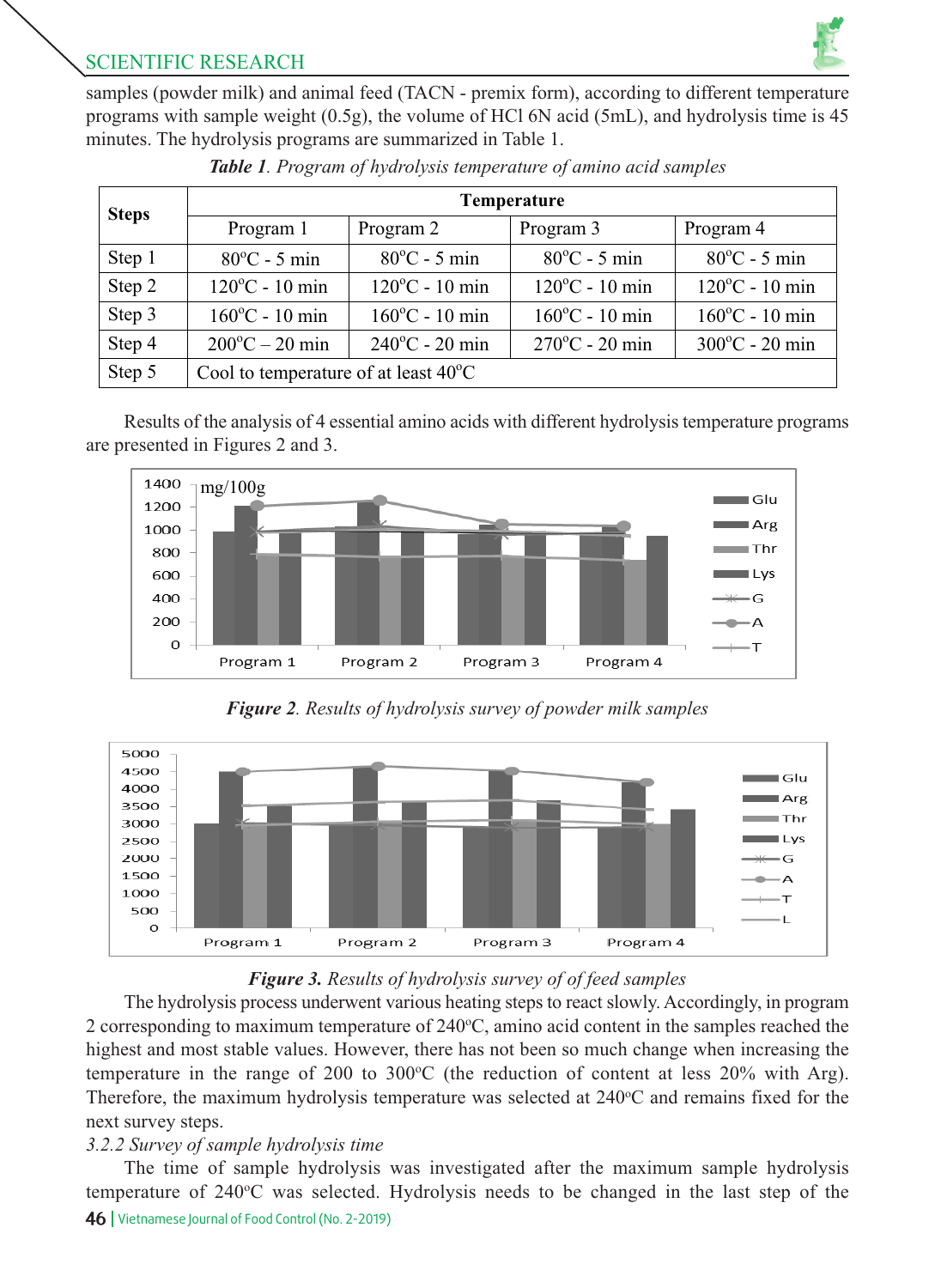temperature program before running the cooling process within about 10 - 30 minutes. The specific conditions are shown in Table 2.

| <b>Steps</b> | Temperature                                          |                          |                          |                          |  |  |  |  |
|--------------|------------------------------------------------------|--------------------------|--------------------------|--------------------------|--|--|--|--|
|              | Program 1                                            | Program 2                | Program 3                | Program 4                |  |  |  |  |
| Step 1       | $80^{\circ}$ C - 5 min                               | $80^{\circ}$ C - 5 min   | $80^{\circ}$ C - 5 min   | $80^{\circ}$ C - 5 min   |  |  |  |  |
| Step 2       | $120^{\circ}$ C - 10 min<br>$120^{\circ}$ C - 10 min |                          | $120^{\circ}$ C - 10 min | $120^{\circ}$ C - 10 min |  |  |  |  |
| Step 3       | $160^{\circ}$ C - 10 min                             | $160^{\circ}$ C - 10 min | $160^{\circ}$ C - 10 min | $160^{\circ}$ C - 10 min |  |  |  |  |
| Step 4       | $200^{\circ}$ C - 10 min                             | $240^{\circ}$ C - 15 min | $240^{\circ}$ C - 20 min | $240^{\circ}$ C - 30 min |  |  |  |  |
|              | Total: 35 min                                        | Total: 40 min            | Total: 45 min            | Total: 55 min            |  |  |  |  |
| Step 5       | Cool to temperature of at least $40^{\circ}$ C       |                          |                          |                          |  |  |  |  |

*Table 2. Survey of hydrolysis time of amino acid samples*

Results of analysis of 4 essential amino acids with different hydrolysis time programs are given in Figure 4 and Figure 5.



*Figure 4. Survey results of hydrolysis time of powder milk samples*





The results revealed that the amino acids content tended to rise when the hydrolysis time increases, and reached the maximum time at 45 minutes for hydrolysis process. After that, the amino acids content turned out to be stable, not significantly changed despite extended hydrolysis time. Therefore, the optimal sample hydrolysis time is selected as long as 45 minutes.

## *3.2.3 Survey of sample weight*

Study on the hydrolysis response of HPA-S system was undertaken different sample weight in the range of 0.1 to 1.2 g, with the conditions of time and hydrolysis temperature selected on a powder milk sample (20% protein) and a feed sample (60% protein). The results are given in Figure 6 and Figure 7.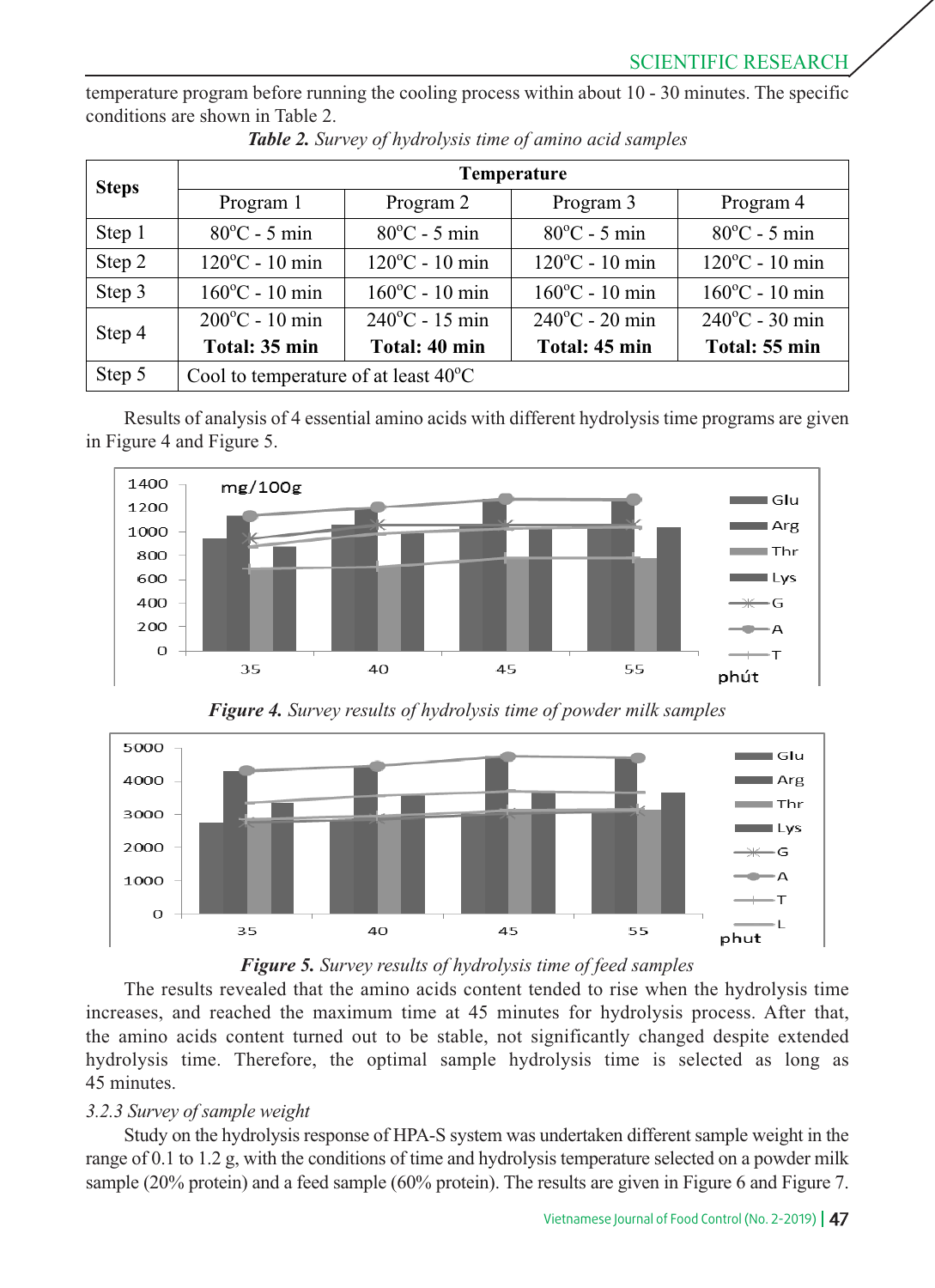

## SCIENTIFIC RESEARCH



*Figure 6. Correlation of amino acids content and milk samples mass*



*Figure 7. Correlation of amino acids content and feed samples mass*

The survey results of the mass of hydrolyzate samples based on powder milk and feed samples with protein content of about 20 - 60% indicated that, when the weight of the sample increased gradually from 0.1 to 1g, the content of amino acids remained tend to be stable (results range within  $\pm$  5%). However, with the weight of the sample of 1.2 g, the amino acids content tended to decrease sharply (the highest decrease of 20%). Therefore, the weight content of the samples should not exceed 1g, unless there is a further study of the concentration and amount of HCl acid using sample hydrolysis.

# **3.3. Sample processing process**

Under the survey conditions, the procedure for determining amino acids after hydrolysis on HPA-S is summarized in Figure 8:

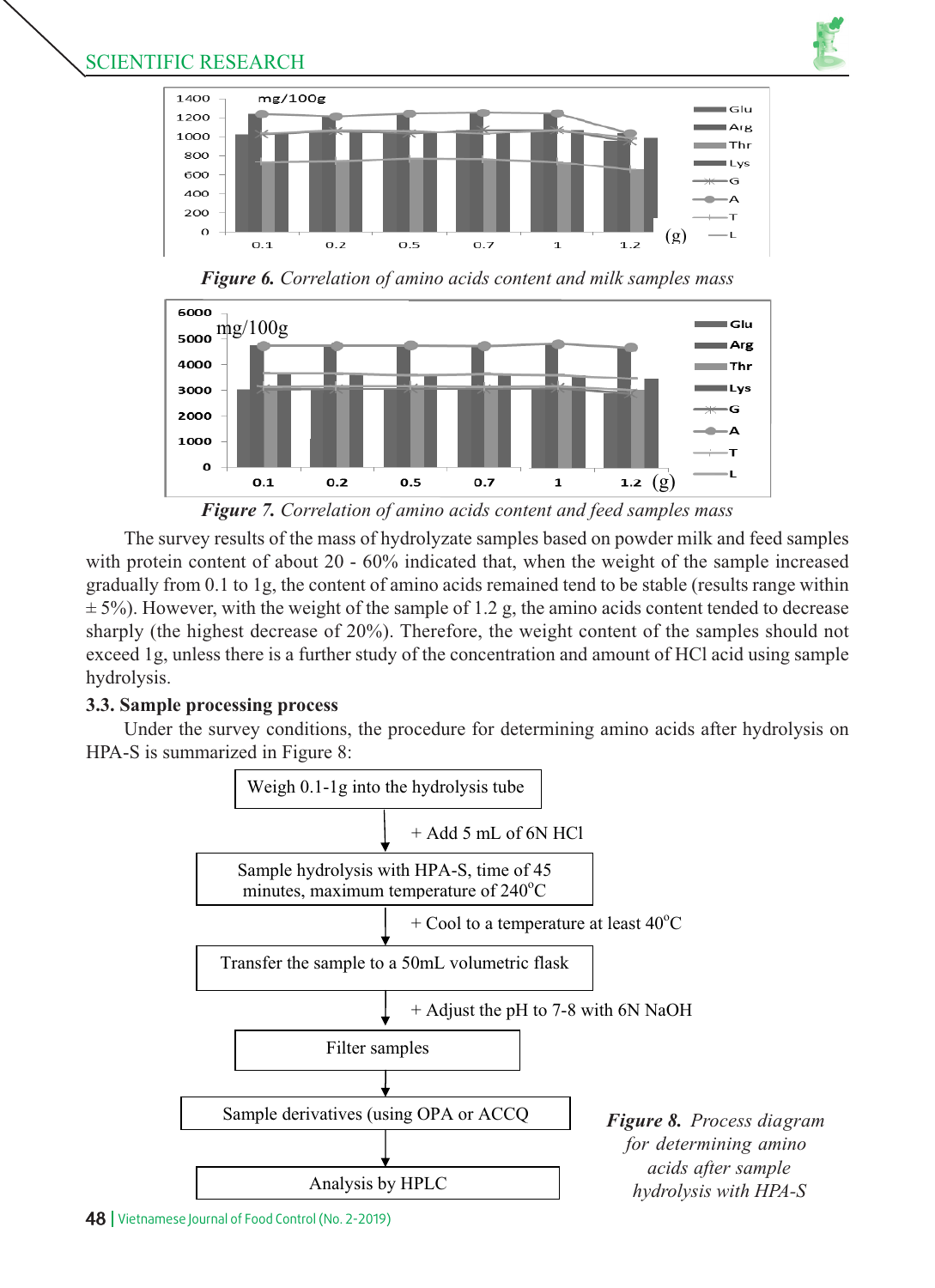# SCIENTIFIC RESEARCH

Comparision between two samples treatment process by using HPA-S and oven, due to the operating principle and structural characteristics of the HPA-S system, it is possible to increase the temperature to 240°C to completely break down protein peptide bonds within a short time (about 45 minutes). In addition, the hydrolysis system is completely sealed for better repeatability and stability.

#### **3.4. Evaluating hydrolysis process by using HPA-S and oven according to routine method at NIFC**

The results of amino acid analysis based on the hydrolysis process using HPA-S and oven currently applied according to the routine method at NIFC were evaluated. Several food and feeding samples were selected, simultaneously analyzed 17 amino acids according to the pre-column derivative process with ACCQ reagent, and analyzed four essential amino acids using derivatives OPA by HPLC, then each pair of experimental data by a paired t-test could be compared. The analytical results are summarized in Table 4 and Table 5.

| Amino acids                         | Pork meat<br>(mg/100g) |       |           | Powder milk 1<br>(mg/100g) |       |           | <b>Feeding 1</b><br>(mg/100g) |       |           |
|-------------------------------------|------------------------|-------|-----------|----------------------------|-------|-----------|-------------------------------|-------|-----------|
|                                     | HPA-S                  | Oven  | $d_i$ (%) | HPA-S                      | Oven  | $d_i$ (%) | HPA-S                         | Oven  | $d_i$ (%) |
| Glutamic<br>acid                    | 1,705                  | 1,551 | 9.40      | 453                        | 412   | 9.50      | 4,884                         | 4,275 | 13.3      |
| Arginine                            | 1,131                  | 1,075 | 5.17      | 816                        | 776   | 5.15      | 2,967                         | 2,846 | 4.16      |
| <i>Threonine</i>                    | 774                    | 866   | 11.3      | 851                        | 953   | 11.3      | 2,484                         | 2,676 | 7.44      |
| Lysine                              | 1,738                  | 1,999 | 13.9      | 1,582                      | 1,820 | 14.0      | 4,320                         | 4,779 | 10.0      |
| $T_{cal}$                           | 3.15                   |       |           | 2.26                       |       | 3.02      |                               |       |           |
| $T_{theory}$<br>$(P=0.95;$<br>$f=3$ |                        | 3.18  |           |                            | 3.18  |           |                               | 3.18  |           |

*Table 4. Results of evaluation of amino acid analysis samples using ACCQ derivatives*

*Table 5. Results of evaluation of amino acid analysis samples using OPA derivatives*

| Amino acids                     | Powder milk 2<br>(mg/100g) |      |           | <b>Functional</b> food<br>(mg/100g) |       |           | <b>Feeding 2</b><br>(mg/100g) |       |           |
|---------------------------------|----------------------------|------|-----------|-------------------------------------|-------|-----------|-------------------------------|-------|-----------|
|                                 | HPA-S                      | Oven | $d_i$ (%) | HPA-S                               | Oven  | $d_i$ (%) | HPA-S                         | Oven  | $d_i$ (%) |
| Glutamic acid                   | 705                        | 668  | 5.40      | 1.774                               | 1,657 | 6.80      | 4,325                         | 4,468 | 3.30      |
| Arginine                        | 620                        | 634  | 2.20      | 1.866                               | 2,065 | 10.1      | 4,522                         | 4,372 | 3.41      |
| <i>Threonine</i>                | 790                        | 695  | 12.8      | 1,363                               | 1,323 | 3.01      | 3,765                         | 3,689 | 2.10      |
| Lysine                          | 758                        | 702  | 7.71      | 2,184                               | 1,879 | 15.0      | 3,629                         | 3,532 | 2.72      |
| $T_{cal}$                       | 2.94                       |      |           | 2.91                                |       | 0.69      |                               |       |           |
| $T_{theory}$<br>$(P=0.95; f=3)$ | 3.18                       |      |           | 3.18                                |       | 3.18      |                               |       |           |

The analyzed results of food and feed samples in Table 4 and Table 5 all give the value of  $T_{cal}$  <  $T_{theory}$ , demonstrating that two methods of hydrolysis using oven and HPA-S with different sample backgrounds give similar results. Therefore, it may be concluded that the sample hydrolysis method with HPA-S can replace the sample hydrolysis method with an oven to determine the content of amino acids, to shorten sample preparation, but still ensures stability and high accuracy.

#### **4. CONCLUSIONS**

Evaluation the results of amino acids analysis on food and feed samples by two hydrolysis